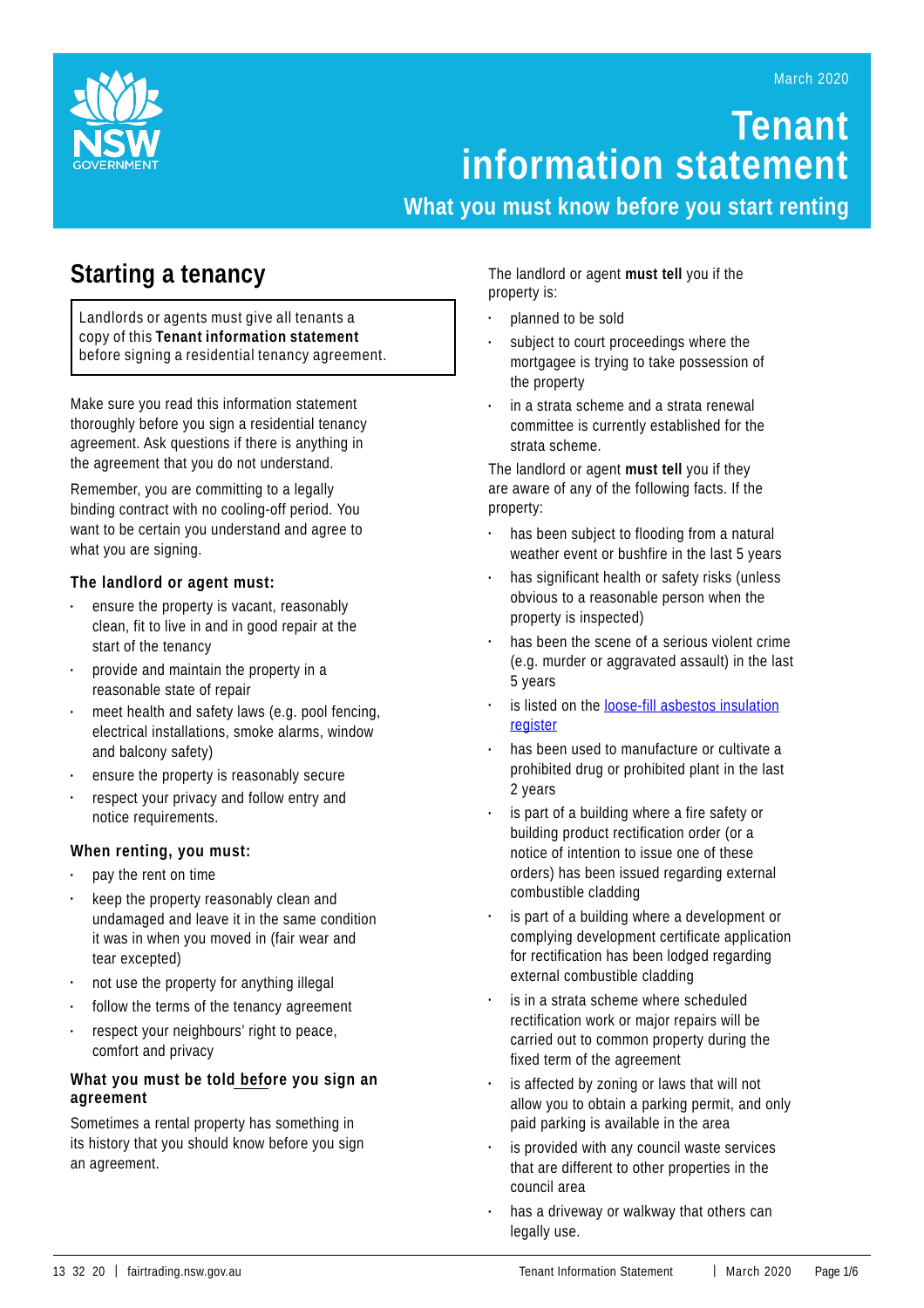Penalties apply to landlords or agents if any of the above is not done.

## **What you must be given before you sign an agreement**

Before you sign an agreement or move into the property, the landlord or agent **must give** you:

- a copy of this Tenant information statement
- a copy of the proposed tenancy agreement, filled out in the spaces provided
- 2 hard copies, or 1 electronic copy, of the condition report for the property completed by the landlord or agent
- a copy of the by-laws, if the property is in a strata scheme.

## **What you must be given at the time you sign an agreement**

At the time you sign the agreement, the landlord or agent **must give** you:

for any swimming or spa pools on the property, a valid certificate of compliance or occupation certificate (issued within the last 3 years). This does not apply if you are renting a property in a strata or community scheme that has more than 2 lots.

## **Before or at the start of the tenancy**

The landlord or agent **must give** you:

a copy of the key (or other opening device or information) to open any lock or security device for the rented property or common property, at no cost to you or any tenant named in the agreement

## **The property must be fit to live in**

The property must be reasonably clean, fit to live in and in a reasonable state of repair.

To be fit to live in, the property must (at a minimum):

- 1. be structurally sound
- 2. have adequate natural or artificial lighting in each room, except storage rooms or garages
- 3. have adequate ventilation
- 4. be supplied with electricity or gas, and have enough electricity or gas sockets for lighting, heating and other appliances
- 5. have adequate plumbing and drainage
- 6. have a water connection that can supply hot and cold water for drinking, washing and cleaning
- 7. have bathroom facilities, including toilet and washing facilities, that allow users' privacy.

The property could have other issues that may make it unfit for you to live in, even if it meets the above 7 minimum standards. Before you rent the property, you should tell the landlord or agent to take steps (such as make repairs) to make sure the property is fit to live in.

## **Residential tenancy agreement**

The tenancy agreement is a legal agreement. It must include certain standard terms that cannot be changed or deleted. It may also include additional terms. Verbal agreements are still binding on you and the landlord.

## **Condition report**

You should have already received a copy of the condition report, completed by the landlord or agent, before you signed the agreement. This is an important piece of evidence and you should take the time to check the condition of the property at the start of the tenancy. If you do not complete the report accurately, money could be taken out of your bond (after you move out) to pay for damage that was already there when you moved in.

You must complete and give a copy of the condition report to your landlord or agent **within 7 days** after moving into the property. You must also keep a copy of the completed report.

## **Rent, receipts and records**

Rent is a regular payment you make to the landlord to be able to live in the property. You cannot be asked to pay more than 2 weeks' rent in advance. Your landlord or agent cannot demand more rent until it is due.

Your landlord or agent can serve you with 14 days' termination notice if you are more than 14 days behind with the rent.

Your landlord or agent must:

- give you rent receipts (unless rent is paid into a nominated bank account)
- keep a record of rent you pay
- provide you with a copy of the rent record within 7 days of your written request for it.

#### **Rental bonds**

The bond is money you may have to pay at the start of the tenancy as security. It must be in the form of money and not as a guarantee. Your landlord or agent can only ask for 1 bond for a tenancy agreement. The bond payable cannot be more than 4 weeks rent. If the landlord agrees, you can pay the bond in instalments.

Your landlord or agent cannot make you pay a bond before the tenancy agreement is signed. If you pay the bond directly to Fair Trading using [Rental](https://www.fairtrading.nsw.gov.au/housing-and-property/renting/rental-bonds-online) Bonds Online (RBO) the landlord or agent will receive confirmation of this before they finalise the tenancy agreement.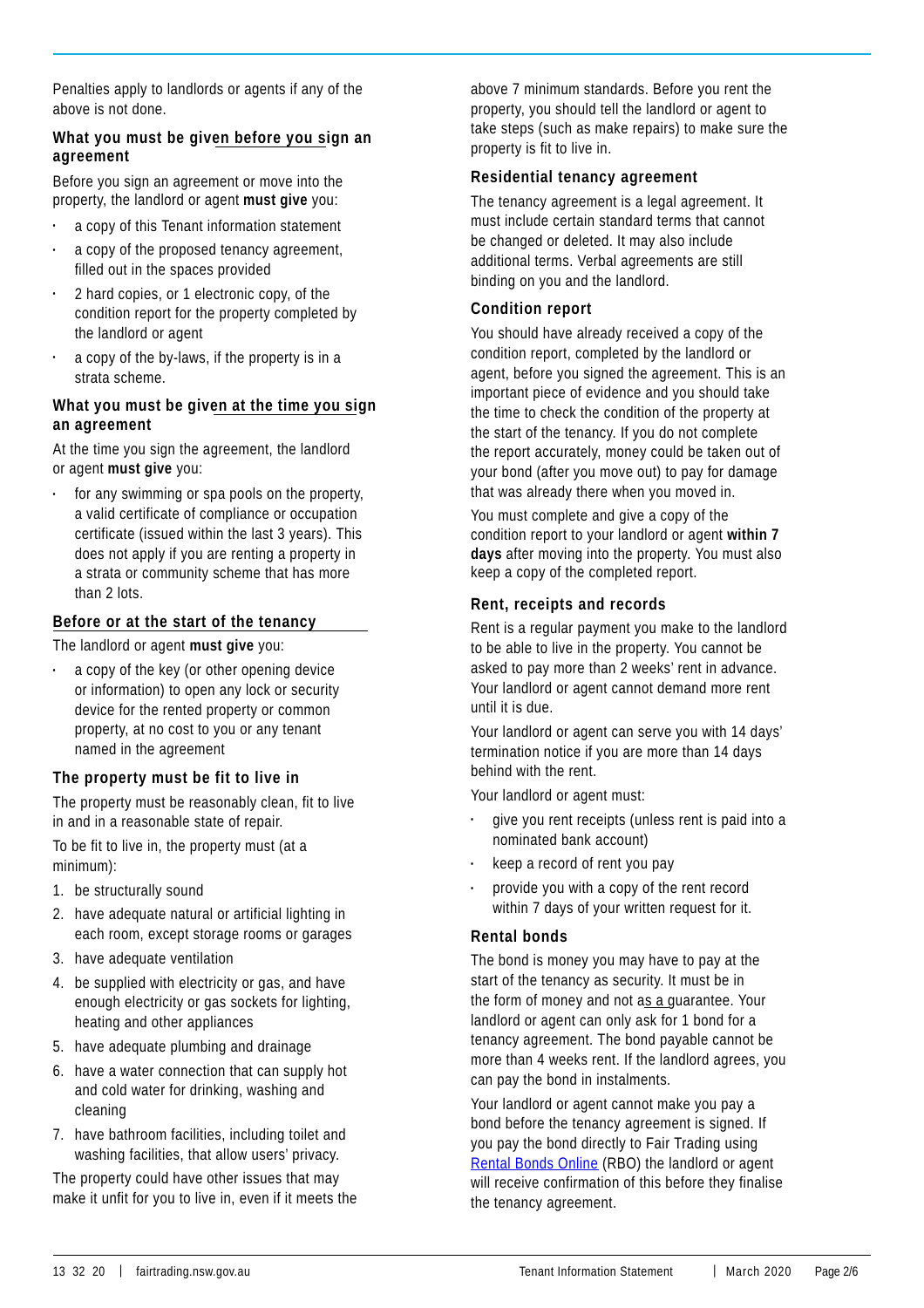Your landlord or agent must give you the option to use RBO to pay your bond. You can use RBO to securely pay your bond direct to NSW Fair Trading using a credit card or BPAY, without the need to fill out and sign a bond lodgement form. Once registered, you can continue to use your RBO account for future tenancies.

If you decide not to use RBO, you can ask your agent or landlord for a paper bond lodgement form for you to sign, so that it can be lodged with Fair Trading. The landlord must deposit any bond you pay them with Fair Trading within 10 working days. If the bond is paid to the agent, the agent must deposit the bond with Fair Trading within 10 working days after the end of the month in which the bond was paid.

## **Discrimination when applying for rental property**

It is against the law for a landlord or agent to discriminate on the grounds of your race, age, disability, gender, sexual orientation, marital status or pregnancy.

If you feel that a landlord or agent has declined your tenancy application or has treated you less favourably because of the above, you can contact the NSW Anti-Discrimination Board on 1800 670 812 or the Australian Human Rights Commission on 1300 656 419.

It is not against the law if a landlord or agent chooses not to have a tenant who smokes, or has a poor tenancy history or issues with rent payments.

## **Communicating with your landlord or agent**

Your landlord must provide you with their name and a way for you to contact them directly, even if your landlord has an agent.

This information must be given to you in writing before or when you sign the tenancy agreement, or it can be included in the agreement you sign. Your landlord must also let you know, in writing, within 14 days of any changes to their details.

Some formal communication between you and the landlord or agent must be in writing to be valid, for example, termination notices. You can use email to serve notices or other documents but only if the landlord or agent has given you permission to use their nominated email address for this purpose.

## **During the tenancy**

## **Can rent be increased during the tenancy?**

For a fixed-term of less than 2 years, rent can only be increased during the fixed-term if the agreement sets out the increased amount or how the increase will be calculated. No written notice of the increase is required.

For a fixed-term of 2 years or more, or for a periodic agreement (i.e. where the fixed-term has expired or no fixed-term is specified), the rent can only be increased once in a 12-month period. You must get at least 60 days written notice.

## **Paying for electricity, gas and water usage**

You may have to pay the cost for certain utilities as set out in the agreement. For example, you will pay for all:

- electricity, non-bottled gas or oil supply charges **if** the property is separately metered. Some exceptions apply for electricity or gas
- charges for the supply of bottled gas during the tenancy.

There are limits on when you need to pay for water usage charges. You can only be asked to pay for water usage if the property is separately metered (or water is delivered by vehicle) and meets the following water efficiency measures:

- all showerheads have a maximum flow rate of 9 litres per minute
- all internal cold-water taps and single mixer taps for kitchen sinks or bathroom hand basins have a maximum flow rate of 9 litres per minute
- any leaking taps or toilets on the property are fixed at the start of the agreement and whenever other water efficiency measures are installed, repaired or upgraded
- from 23 March 2025, toilets are dual flush and have a minimum 3-star WELS rating.

## **Repairs and maintenance**

The property must always be fit for you to live in. The landlord is responsible for any repairs or maintenance, so the property is in a reasonable state of repair. They must also ensure the property meets health and safety laws. You are responsible for looking after the property and keeping it clean and undamaged. If the property includes a yard, lawns and gardens, you must also keep these areas neat and tidy.

You need to tell your landlord or the agent of any necessary repairs or damage as soon as possible. They are responsible for arranging and paying for the repair costs unless you caused or allowed the damage. You are not responsible for any damage caused by a perpetrator of domestic violence during a domestic violence offence.

If the repair is an **urgent repair** e.g. where there is a burst water service, a blocked or broken toilet, a gas leak or dangerous electrical fault, your landlord or agent should organise these repairs as soon as reasonably possible, after being notified. If they do not respond to an urgent repair, you may be able to organise the work yourself and be reimbursed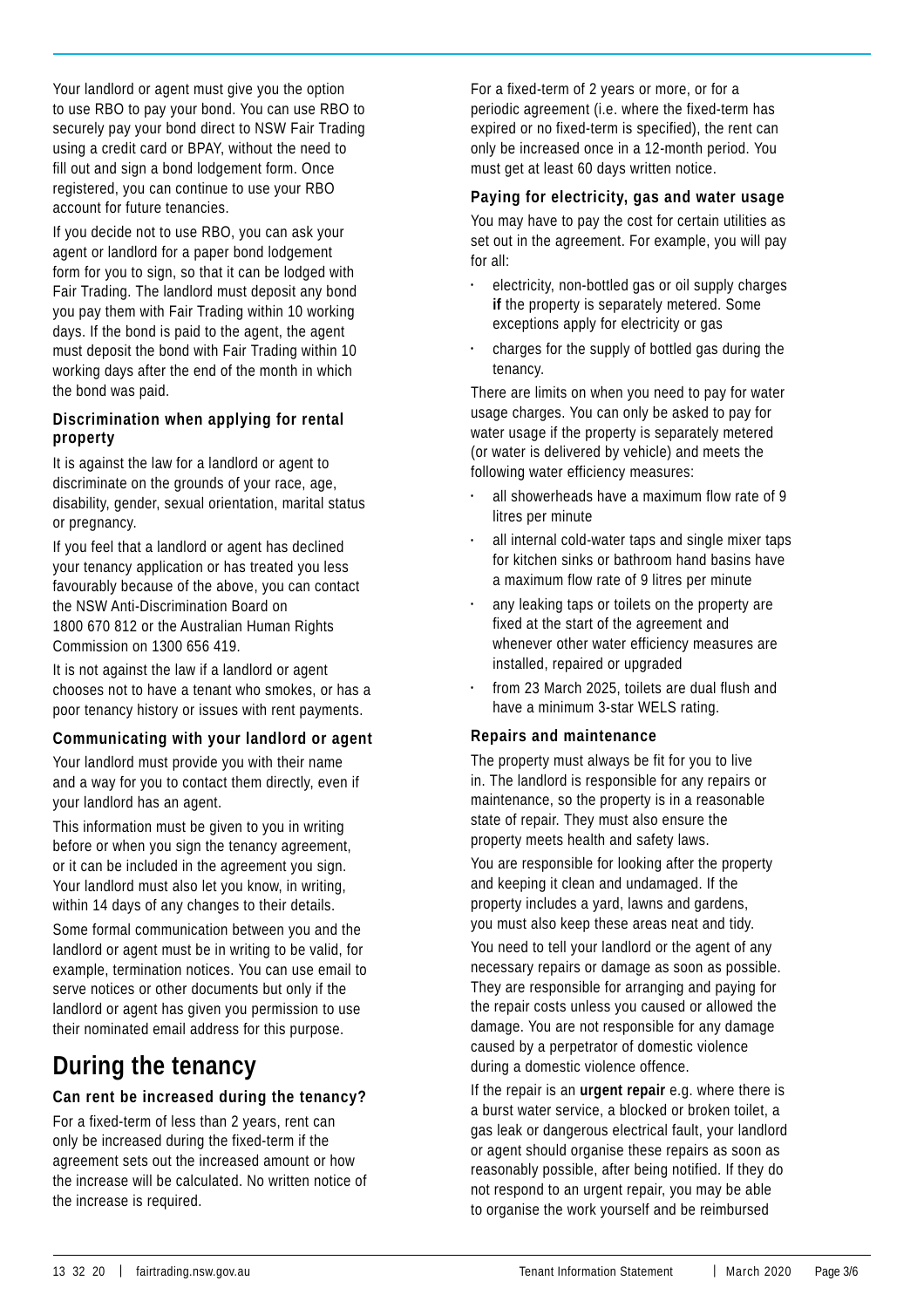a maximum amount of \$1,000 within 14 days from requesting payment in writing. A list of **urgent repairs** is available on the Fair Trading [website](https://www.fairtrading.nsw.gov.au/housing-and-property/renting/during-a-tenancy/getting-repairs-done).

You can apply to Fair Trading for a rectification order if your landlord refuses or does not provide and maintain the property in a reasonable state of repair. Similarly, your landlord can apply to Fair Trading for a rectification order if you refuse or do not repair damage you have caused or allowed. You can also apply to the NSW Civil and Administrative Tribunal (the Tribunal) if your landlord does not carry out repairs.

## **Smoke alarms must be working**

Landlords must ensure that smoke alarms are installed on all levels of the property. Your landlord must maintain the smoke alarms in your property to ensure they are working.

You should notify your landlord or agent if a smoke alarm is not working. They are responsible for repairing (including replacing a battery) or replacing a smoke alarm within 2 business days after they become aware that it is not working.

You can choose to replace a removable battery if it needs replacing, but you must notify the landlord if and when you do this. You are not responsible for maintaining, repairing or replacing a smoke alarm. However, there are some circumstances where you can arrange for a smoke alarm to be repaired or replaced.

#### **Privacy and access**

You have the right to reasonable peace, comfort and privacy when renting. Tenancy laws restrict when and how often your landlord, agent or other authorised person can enter the property during the tenancy. Your landlord, agent or authorised person can enter the property without your consent in certain circumstances if proper notice (if applicable) is provided.

For example:

- in an **emergency**, no notice is necessary
- if the **Tribunal orders** that access is allowed
- to carry out, or assess the need for, **necessary repairs or maintenance** of the property, if you have been given at least 2 days' notice
- to carry out **urgent repairs**, no notice is necessary
- to carry out **repairs or replacement of a smoke alarm**, if you have been given at least 1 hours' notice
- to **inspect or assess the need for repair or replacement of a smoke alarm**, if you have been given at least 2 business days' notice
- to carry out a **general inspection** of the property if you have been given at least 7 days' written notice (no more than 4 inspections during a 12-month period).

### **How to make 'minor' changes to the property**

You can only make minor changes to the property with your landlord's written consent, or if the agreement allows it. Your landlord can only refuse your request if it is reasonable to do so e.g. if the work involves structural changes or is inconsistent with the nature of the property.

There are certain types of 'minor' changes where it would be unreasonable for your landlord to refuse consent. For example:

- secure furniture to a non-tiled wall for safety reasons
- fit a childproof latch to an outdoor gate in a single dwelling
- insert fly screens on windows
- install or replace internal window covering (e.g. curtains)
- install cleats or cord quides to secure blind or curtain cords
- install child safety gates inside the property
- install window safety devices for child safety (non-strata only)
- install hand-held shower heads or lever-style taps to assist elderly or disabled occupants
- install or replace hooks, nails or screws for hanging pictures etc.
- install a phone line or internet connection
- plant vegetables, flowers, herbs or shrubs in the garden
- install wireless removable outdoor security camera
- apply shatter-resistant film to window or glass doors
- make changes that don't penetrate a surface, or permanently modify a surface, fixture or structure of the property.

Some exceptions apply. The landlord can also require that certain minor changes be carried out by a qualified person.

You will be responsible for paying for the changes and for any damage you cause to the property. Certain rules apply for removing any modifications at the end of the tenancy.

#### **Your rights in circumstances of domestic violence**

Every person has the right to feel safe and live free from domestic violence. If you or your dependent child are experiencing domestic violence in a rental property, there are options available to you to improve your safety.

If you or your dependent child need to escape violence, you can end your tenancy immediately,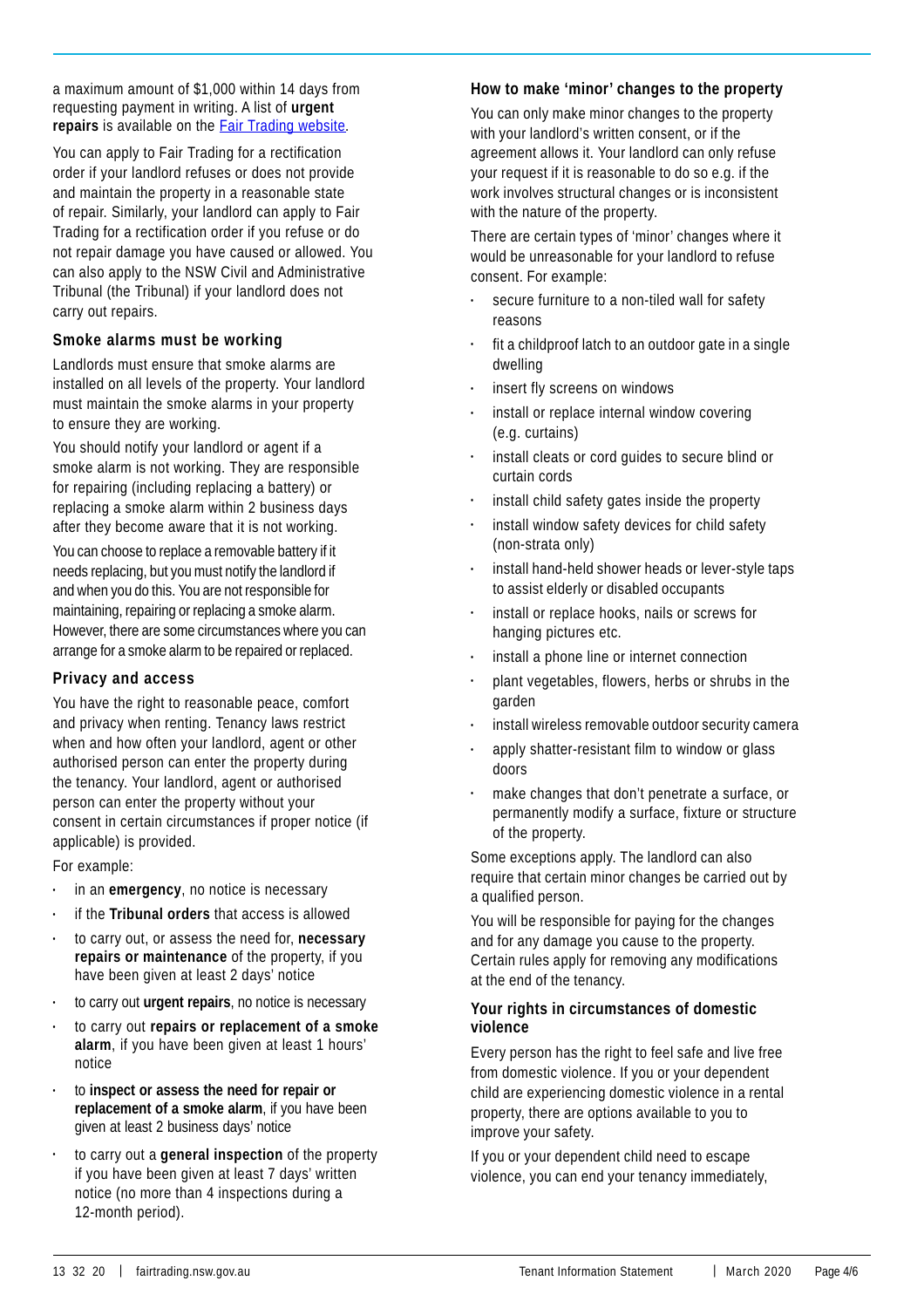without penalty. To do this you must give your landlord a termination notice with the relevant evidence and give a termination notice to any cotenants.

Or, if you wish to stay in your home, you can apply to the Tribunal for an order to end the tenancy of the perpetrator (if they are another co-tenant).

A tenant or any innocent co-tenant is not liable for property damage caused by the perpetrator of violence during a domestic violence offence.

## **Ending the tenancy**

## **Termination notice must be given**

A tenancy agreement is a legally binding agreement that can only be ended in certain ways. A tenancy will usually be ended by you or your landlord giving notice to the other party and you vacating on or after the date specified in the notice.

To end a tenancy, you need to give the landlord or agent a written termination notice with the applicable notice period. In some cases, you can apply directly to the Tribunal for a termination order without issuing a termination notice (for example if you are experiencing hardship).

If you do not leave by the date specified in the termination notice, the landlord or agent can apply to the Tribunal for termination and possession orders. If you do not comply with the Tribunal order, only a Sheriff's Officer can legally remove you from the property under a warrant for possession.

You cannot be locked out of your home under any circumstances unless a Sheriff's Officer is enforcing a warrant for possession issued by the Tribunal or a court.

## **Break fee for ending a fixed term agreement early**

If you end a fixed term agreement early that is for 3 years or less, mandatory break fees may apply based on the stage of the agreement. If it applies, the set fee payable will be:

- 4 weeks rent if less than 25% of the lease had expired
- 3 weeks rent if 25% or more but less than 50% of the lease had expired
- 2 weeks rent if 50% or more but less than 75% of the lease had expired
- 1 week's rent if 75% or more of the lease had expired.

The break fee does not apply if you end the agreement early for a reason allowed under the Act.

## **Getting the rental bond returned**

You should receive the bond in full at the end of the tenancy unless there is a reason for the landlord to make a claim against the bond. For example if:

- rent or other charges (e.g. unpaid water usage bills, break fee) are owing
- copies of the keys were not given back and the locks needed to be changed
- you caused damage or did not leave the property in a reasonably clean condition compared to the original condition report, apart from 'fair wear and tear'.

You are not liable for fair wear and tear to the property that occurs over time with the use of the property, even when the property receives reasonable care and maintenance.

## **Checklist**

You should only sign the agreement when you can answer **Yes** to the following.

## **The tenancy agreement**

- $\Box$  I have read the agreement and asked questions if there were things I did not understand.
- $\Box$  I understand the fixed-term of the agreement is negotiated before I sign, which means it can be for 6 months, 12 months, or some other period.
- $\Box$  I understand that I must be offered at least one way to pay the rent that does not involve paying a fee to a third party.
- $\Box$  I understand that any additional terms to the agreement can be negotiated before I sign.
- $\Box$  I have checked that all additional terms to the agreement are allowed. For example, the agreement does not include a term requiring me to have the carpet professionally cleaned when I leave, unless it is required because the landlord has allowed me to keep a pet on the property.

## **Promised repairs**

For any promises the landlord or agent makes to fix anything (e.g. replace the oven, etc.) or do other work (e.g. paint a room, clean up the backyard, etc.):

 $\Box$  I have made sure these have already been done or

 $\Box$  I have an undertaking in writing (before signing the agreement) that they will be done.